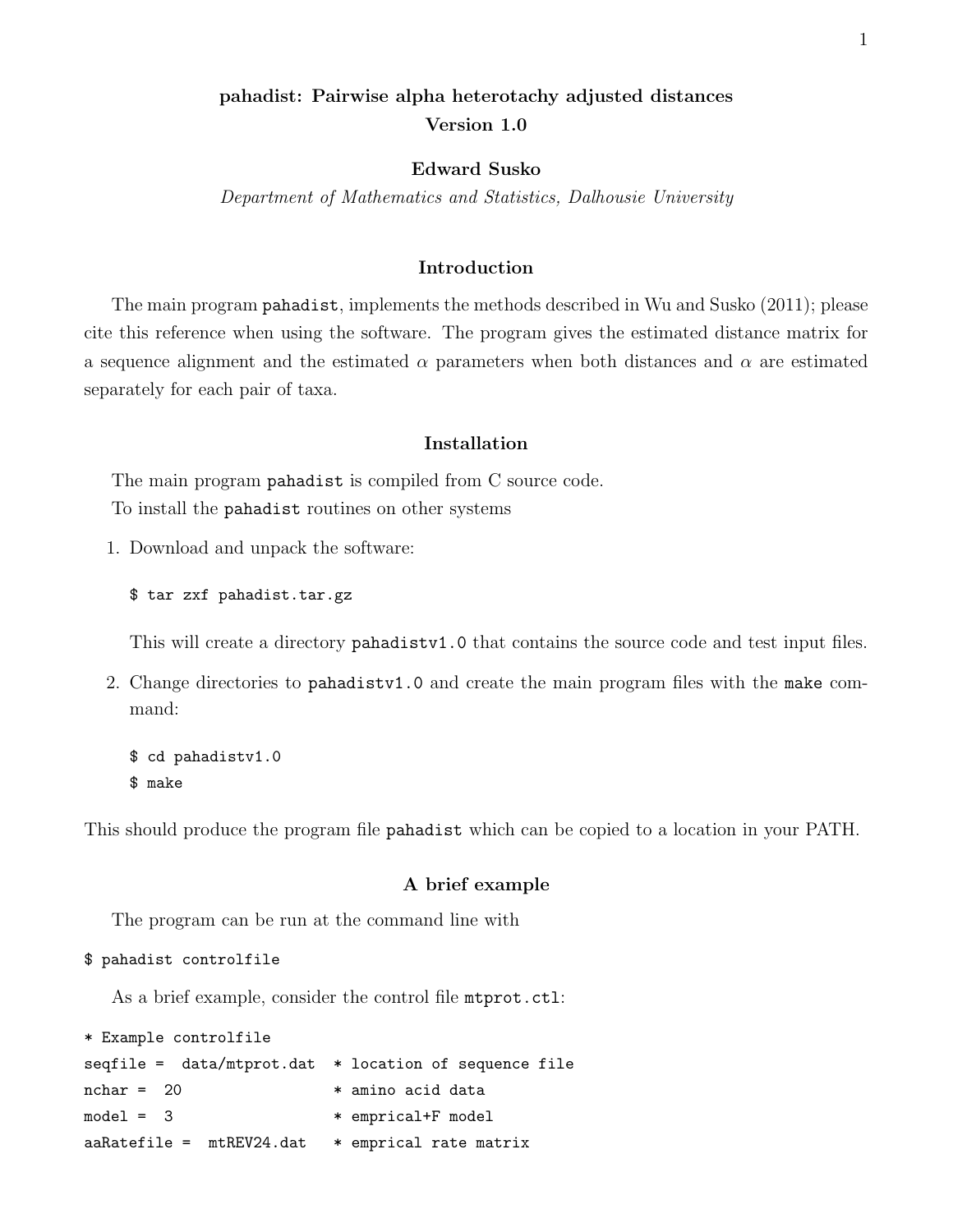### The command

#### \$ pahadist mtprot.ctl

Output to the screen is a distance matrix in a format that can be understood by standard phylogenetic programs like those in the PHYLIP package (Felsenstein, 2004; Felsenstein, 1989) followed by another 'distance' matrix containing the estimated  $\alpha$  parameters for the pairs in place of estimated distances.

| 6            |  |                                                       |  |                                                        |
|--------------|--|-------------------------------------------------------|--|--------------------------------------------------------|
| Homsa        |  | 0.000000 0.300475 0.281697 0.311242 0.356831 0.383840 |  |                                                        |
| Phovi        |  | 0.300475 0.000000 0.131978 0.195039 0.278213 0.316647 |  |                                                        |
| <b>Bosta</b> |  | 0.281697 0.131978 0.000000 0.195436 0.257691 0.312499 |  |                                                        |
| Orycu        |  | 0.311242 0.195039 0.195436 0.000000 0.262254 0.331654 |  |                                                        |
| Musmu        |  | 0.356831 0.278213 0.257691 0.262254 0.000000 0.339790 |  |                                                        |
| Didvi        |  | 0.383840 0.316647 0.312499 0.331654 0.339790 0.000000 |  |                                                        |
| 6            |  |                                                       |  |                                                        |
| Homsa        |  | 0.000000 2.456631 3.498824 1.402925 2.438682 5.813623 |  |                                                        |
| Phovi        |  |                                                       |  | 2.456631 0.000000 -1.000000 2.290182 3.066239 6.772770 |
| Bosta        |  |                                                       |  | 3.498824 -1.000000 0.000000 5.767504 6.137967 3.398991 |
| Orycu        |  | 1.402925 2.290182 5.767504 0.000000 2.672055 1.909729 |  |                                                        |
| Musmu        |  | 2.438682 3.066239 6.137967 2.672055 0.000000 5.625852 |  |                                                        |
| Didvi        |  | 5.813623 6.772770 3.398991 1.909729 5.625852 0.000000 |  |                                                        |

The first block gives the estimated distances and the second block gives the estimated  $\alpha$  parameters. The  $-1.0$  indicates that the estimated  $\alpha$  for the pair of taxa Phovi and Bosta was infinite; a rates-across-sites parameter is not needed for this pair.

Programs like neighbor in the PHYLIP package, which obtains the neighbor-joining tree, will accept the output above as an input distance matrix; they will ignore the second block with the  $\alpha$ estimates.

#### Input

All input to the routine is through a main control file, controlfile. The control file is similar in format to the control files used by the programs baseml and codeml in the PAML package (Yang 1997, 2007). For instance, the model variable specifies the substitution model and gives a subset of the models available in PAML, with the same numbering scheme. As with PAML control files, blank lines are allowed and all text following a '\*' till the end of a line is treated as a comment. The word on the left of an equal sign gives a control variable and the word on the right gives the value of that variable. Spaces are required on both side of an equal sign. The order of variables is unimportant. The control variables are as follows. All variables not indicated as optional are required.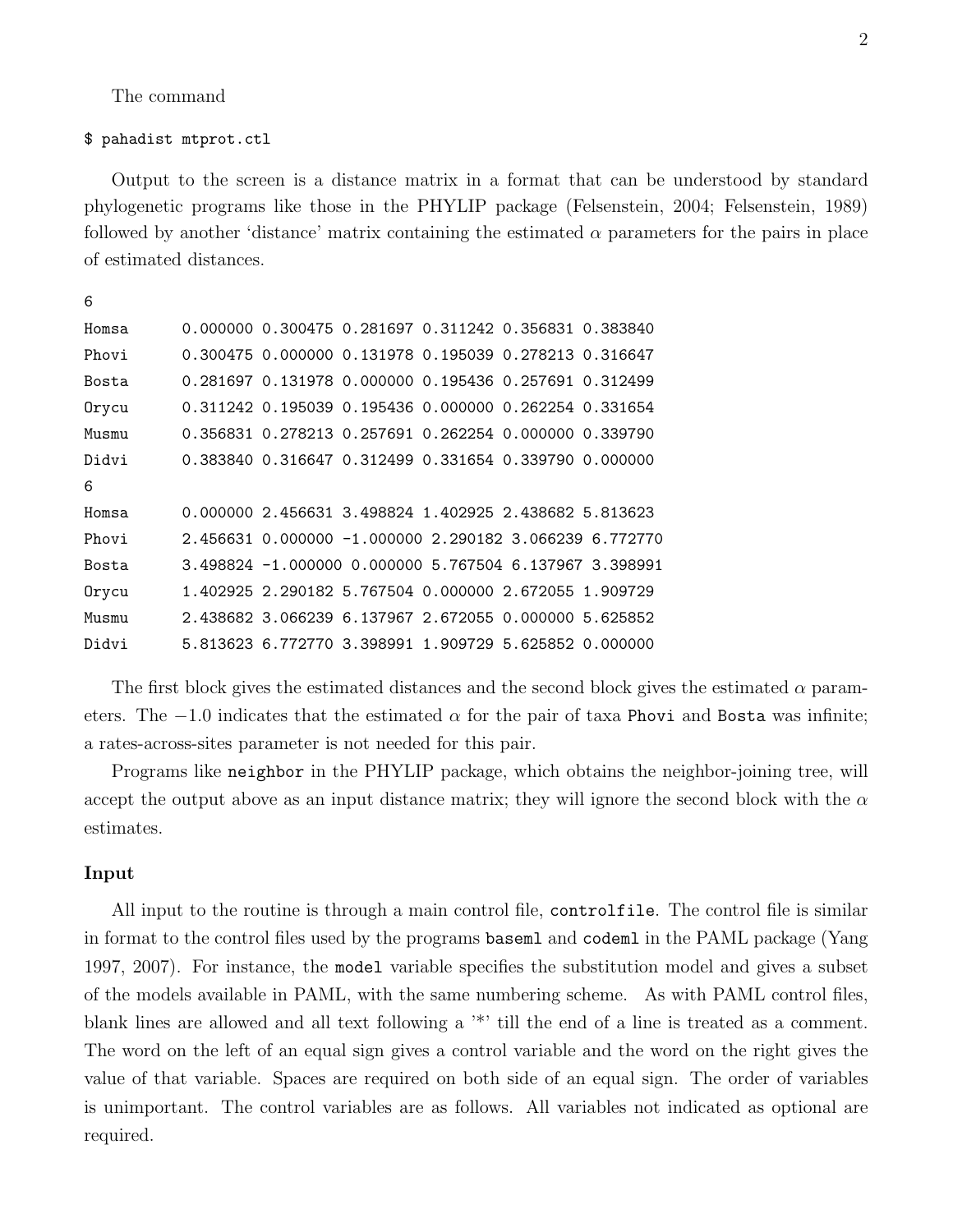- nchar: An optional integer indicating that the model was for nucleotide data (nchar  $= 4$ ) or amino acid data ( $nchar = 20$ ). The default value is 4.
- model: An integer code for the substitution model. For nucleotide data (nchar  $= 4$ ), the models currently implemented are

| Model        |  |  |
|--------------|--|--|
| JС           |  |  |
| F81          |  |  |
| F84          |  |  |
| HKY          |  |  |
| $_{\rm GTR}$ |  |  |
|              |  |  |

and for amino acid data ( $nchar = 20$ ) the models currently implemented are

| model        | Model           |  |  |
|--------------|-----------------|--|--|
| $\mathbf{0}$ | Poisson         |  |  |
| 1            | Proportional    |  |  |
| 2            | Empirical       |  |  |
| 3            | $Empirical + F$ |  |  |
|              | REVaa           |  |  |

The documentation for the PAML package gives a good description of the models listed and can fit all of them.

The GTR and REVaa models refer to the most general time-reversible models in the nucleotide and amino acid case, respectively. The Poisson and Proportional models are the analogues of the JC and F81 models for amino acid data. The Poisson and Proportional models have substitution probabilities

$$
P_{ij}(t) = \begin{cases} \pi_j + (1 - \pi_j) \exp[-\mu t] & \text{if } i = j \\ \pi_j - \pi_j \exp[-\mu t] & \text{otherwise} \end{cases}
$$

where  $\mu = \left[\sum \pi_i(1 - \pi_i)\right]^{-1}$  and  $\pi_j$  gives the stationary of the *j*th amino acid. In the Poisson model, the frequencies are all 1/20

When  $\text{model} = 2$  or 3 an empirical model is fit. The model is specified by the variable aaRatefile. When model  $= 2$ , the stationary frequencies are the stationary frequencies of the specified empirical model.

When model=3, the stationary frequencies must be specified in a file fritile. In this case, the empirical model is used to specify the exchangeabilities. The exchangeability of amino acid i and j is defined as

$$
S_{ij} = Q_{ij}/\pi_j
$$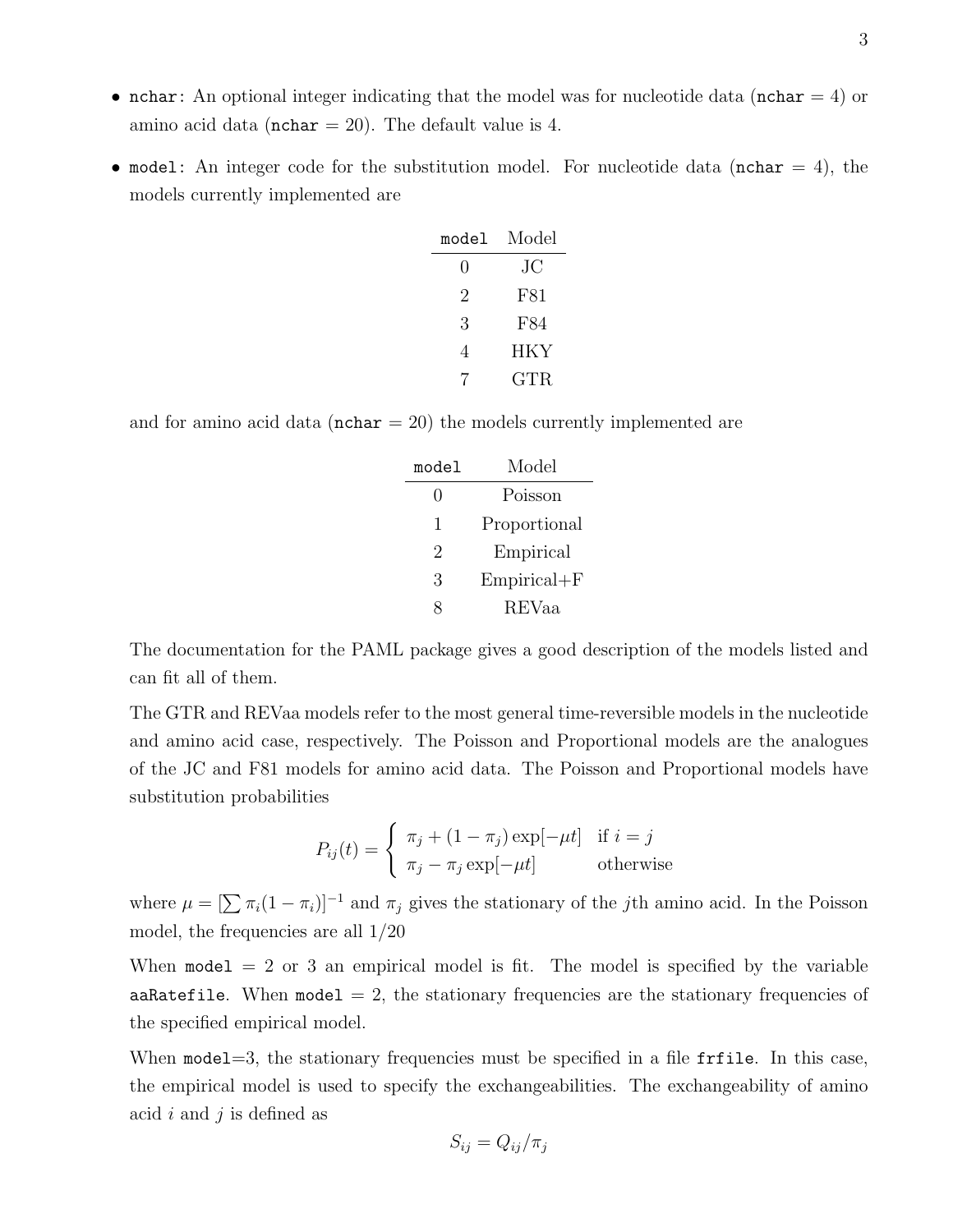where, for the specified empirical model,  $Q_{ij}$  is the rate of substitution from i to j and  $\pi_j$  is the stationary frequency j. When model  $=3$ , the rate of substitution from i to j is

$$
\tilde{Q}_{ij} = S_{ij}\tilde{\pi}_j
$$

where  $\tilde{\pi}_j$  is the frequency of j specified in frfile.

• aaRatefile: Only required for empirical amino acid models (model  $= 2$  or 3 and nchar  $=$ 20). The name of the empirical model to fit. The models currently implemented are

|             |             | dayhoff.dat Dayhoff or PAM Dayhoff et al. (1978) |
|-------------|-------------|--------------------------------------------------|
| jones.dat   | JTT         | Jones et al. $(1992)$                            |
| wag.dat     | WAG         | Whelan and Goldman (2001)                        |
| mtREV24.dat | $m$ t $REV$ | Adachi and Hasegawa (1996)                       |
| lg.dat      | LG          | Le and Gascuel $(2008)$                          |

The naming scheme was chosen to be consistent with PAML. However, aaRatefile is not actually the name of file, rather it identifies a model.

Amino acids are ordered alphabetically:

```
alanine, arginine, asparagine, aspartic, cysteine,
glutamine, glutamic, glycine, histidine, isoleucine,
leucine, lysine, methionine, phenylalanine, proline,
serine, threonine, tryptophan, tyrosine, valine
```
which is the same ordering used by most phylogenetic packages including PAML, PHYLIP and TREE-PUZZLE.

- Qfile: Only required for the general time reversible model, GTR or REVaa (model  $= 7$ , nchar  $= 4$  or model  $= 8$ , nchar  $= 20$ ). The name of a file containing the entries of the rate matrix separated by blanks.
- kappa or ttratio: One of these is required for the F84 and HKY models (model  $=$  3 or 4 and nchar  $= 4$ ). A real number giving the  $\kappa$  parameter for the model. The F84 model has a rate matrix proportional to

$$
\begin{bmatrix}\n\cdot & \pi_C & (1 + \kappa/\pi_R)\pi_G & \pi_T \\
\pi_A & \cdot & \pi_G & (1 + \kappa/\pi_Y)\pi_T \\
(1 + \kappa/\pi_R)\pi_A & \pi_C & \cdot & \pi_T \\
\pi_A & (1 + \kappa/\pi_Y)\pi_C & \pi_G & \cdot\n\end{bmatrix}
$$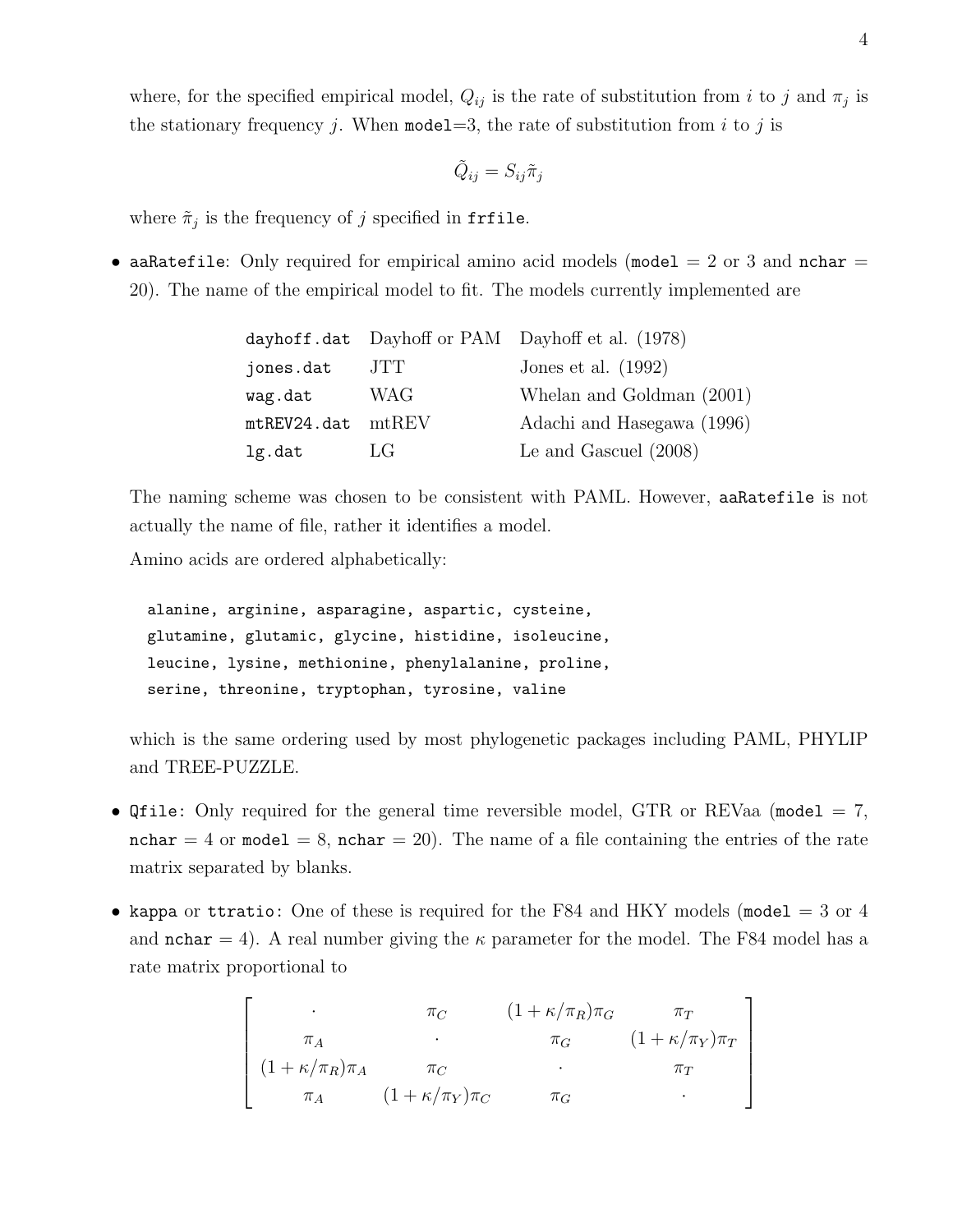where  $\pi_R = \pi_A + \pi_G$  and  $\pi_Y = \pi_C + \pi_T$ . The HKY model has a rate matrix proportional to

$$
\begin{bmatrix}\n\cdot & \pi_C & \kappa \pi_G & \pi_T \\
\pi_A & \cdot & \pi_G & \kappa \pi_T \\
\kappa \pi_A & \pi_C & \cdot & \pi_T \\
\pi_A & \kappa \pi_C & \pi_G & \cdot\n\end{bmatrix}
$$

The transition-transversion ratio (territories) is related to the  $\kappa$  parameter in the F84 model through

$$
R = \kappa \times \frac{\pi_A \pi_G/\pi_R + \pi_C \pi_T/\pi_Y}{\pi_R \pi_Y} + \frac{\pi_A \pi_G + \pi_C \pi_T}{\pi_R \pi_Y}
$$

where  $\pi_R = \pi_A + \pi_G$  and  $\pi_Y = \pi_C + \pi_T$ . For the HKY model the relationship is

$$
R = \kappa \times \frac{\pi_A \pi_G + \pi_C \pi_T}{\pi_R \pi_Y}
$$

• seqfile: The file should conform to the requirements of the PHYLIP package (Felsenstein, 1989, 2004). Sequence names should be 10 characters long and padded by blanks. The names should match the names used in the input treefile. Input can be either interleaved or sequential with one caveat: The lines 2 through  $m+2$ , where m is the number of taxa, must contain the name of taxa followed by sequence data. For instance the start of a sequence file might be

6 3414 Homsa ANLLLLIVPI LI... Phovi **INIISLIIPI LL...** ... but not 6 3414 Homsa ANLLLLIVPI LI... Phovi INIISLIIPI LL... ...

which would be allowed under the sequential format by PHYLIP.

Additional information is available at

http://evolution.genetics.washington.edu/phylip/doc/sequence.html

# References